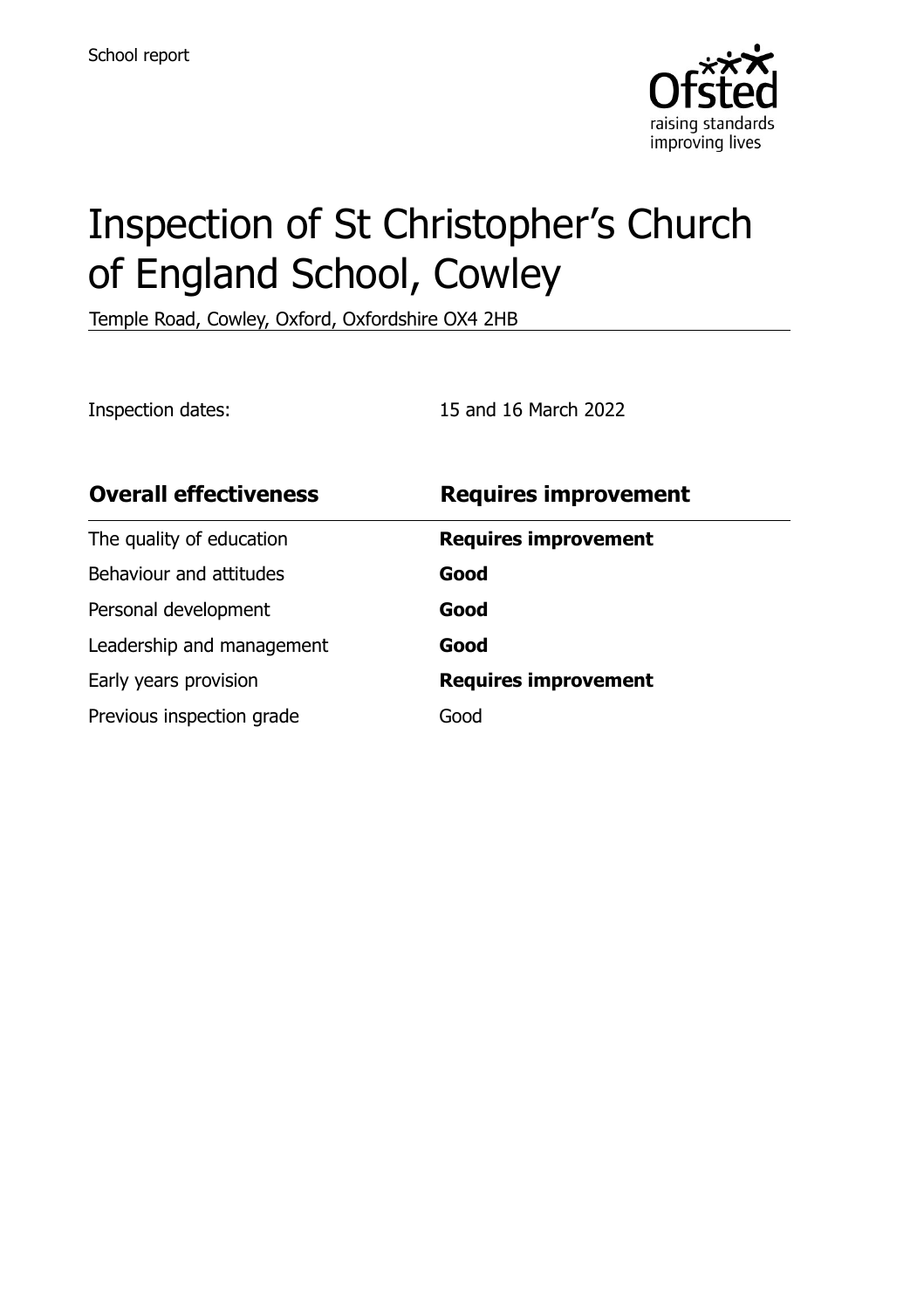

## **What is it like to attend this school?**

Pupils are happy at this nurturing and inclusive school. Leaders keep the school values of love, courage and belonging at the heart of their work. They teach all pupils to show understanding and tolerance towards others, both in school and in the wider world.

Pupils play well together at playtimes, enjoying organised games in the beautiful school grounds. Most pupils feel safe. Adults in school help pupils with any worries or concerns they might have. Bullying is rare, but adults sort it out quickly if it happens.

Leaders encourage pupils to make a difference to their community. For example, pupils have organised litter-picking events in the local park. Leaders and pupils are proud that their school is a chosen location for a special Platinum Jubilee tree, planted in honour of the Queen.

Leaders recognise that, in recent years, pupils have not received the quality of education they deserve. However, leaders want the best for pupils. Their vision is for all pupils to 'have the courage to live life in all its fullness'. Leaders know what they need to do to ensure that this vision becomes reality, so that all pupils flourish and succeed.

#### **What does the school do well and what does it need to do better?**

Leaders are developing an ambitious curriculum. In some subjects, for example physical education (PE), leaders have identified the essential knowledge that children need to remember right from the start of Nursery. However, this is not the case for all subjects. Leaders are taking the right action to complete the curriculum so that it builds in a coherent sequence from the start of early years to Year 6.

In some subjects, subject leadership is at an early stage of development. Where this is the case, leaders' subject knowledge is not deep enough to enable them to support teachers to teach effectively. Senior leaders have rightly introduced a programme of training to improve subject knowledge for all leaders so they can lead their subjects well.

Teachers' subject knowledge is not consistently secure across the curriculum. Where subject knowledge is stronger, the tasks that teachers set help all pupils, including those with special educational needs and/or disabilities (SEND), to achieve well. For example, key stage 2 teachers' secure subject knowledge in mathematics means that they plan activities to build and strengthen pupils' understanding in lessons. All pupils in key stage 2, including those with SEND, achieve well in mathematics. However, teachers' subject knowledge is less well developed in some other subjects, for example science. This means that teachers do not always identify and address pupils' needs consistently well.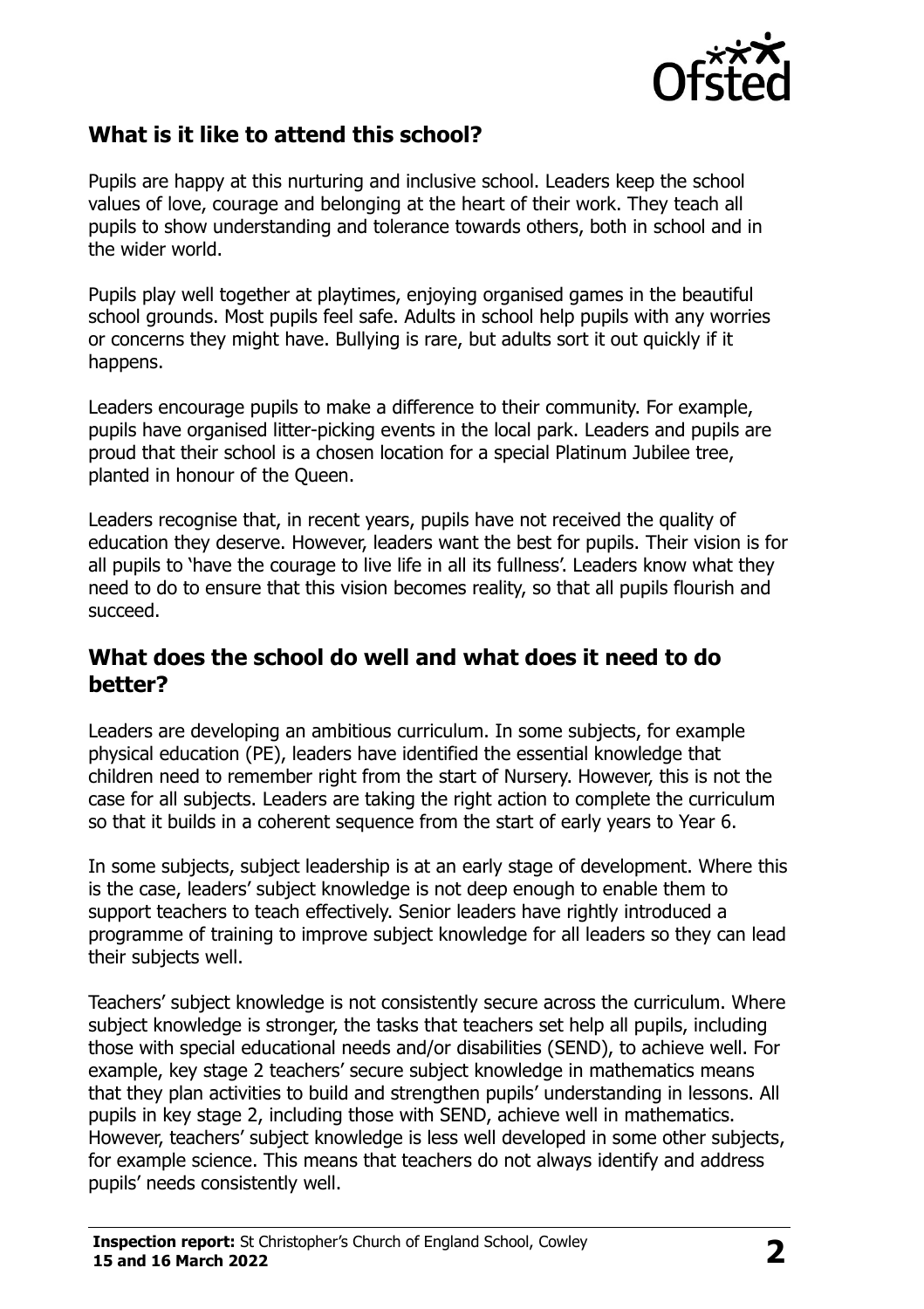

Leaders want pupils to read well. However, there is variability in how well pupils learn to read in Reception and Year 1. Some staff do not use effective ways of teaching early reading, including in matching reading books to the phonics sounds that pupils know. Strategies used to help the weakest readers catch up quickly are not always effective. Leaders have recently introduced a structured phonics programme to ensure that the inconsistencies in teaching early reading are ironed out.

Most pupils behave well. Pupils treat each other and adults with respect. In early years, children behave well when they are working with adults or completing tasks that have been set up for them. However, children do not always behave well when they are waiting for adult direction or when they do not have the space to let off steam. Children in early years would benefit from spending more time learning in the well-resourced outdoor area.

Leaders have provided a broad range of opportunities to support pupils' personal development. All pupils, including those with SEND, learn about nature, enjoy building dens and experience taking safe risks. They learn how to light fires and climb trees safely. Prior to the COVID-19 pandemic, pupils were offered a wide variety of extra-curricular activities, including art, dance, Latin, chess and yoga. Leaders encourage pupils to respond to events in the wider world. Most recently, pupils have written prayers for the people of Ukraine as a response to the current conflict.

Trust leaders and governors are ambitious for all pupils, including those with SEND, to do well. All leaders are fully aware of what needs to be done to improve the school. The trust provides valuable support and resources to leaders to help achieve this.

## **Safeguarding**

The arrangements for safeguarding are effective.

Leaders have established a strong culture of vigilance. They have clear systems in place to identify those pupils who are at risk of harm. Leaders always work in the best interests of pupils. They work closely with external agencies to ensure that pupils and their families get the help and support they need quickly.

Pupils learn how to keep themselves safe. Leaders work in partnership with local police officers to teach pupils how to stay safe while out and about in the local community. Pupils also have an age-appropriate understanding of how to stay safe when online.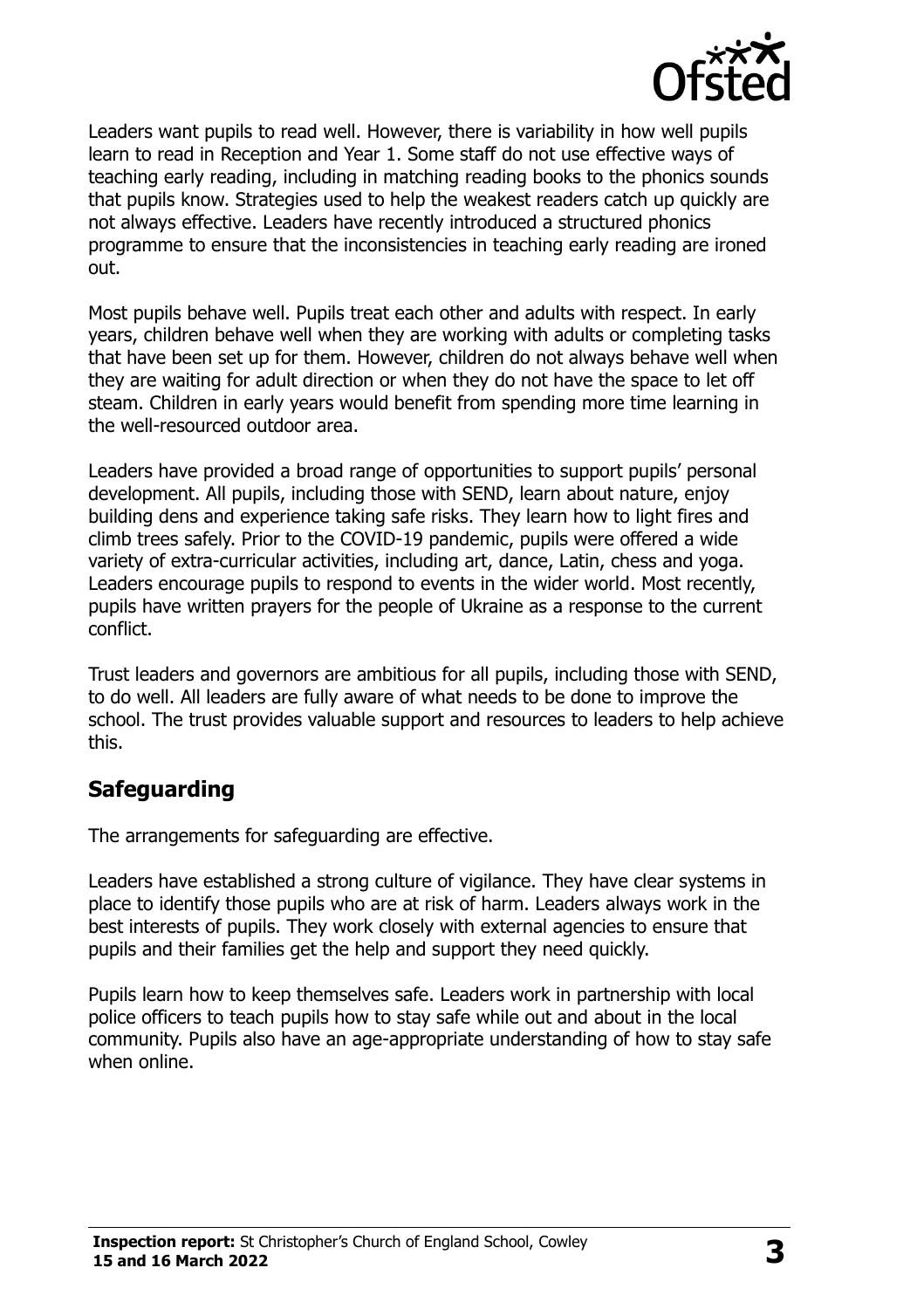

## **What does the school need to do to improve?**

#### **(Information for the school and appropriate authority)**

- **Phonics is not taught effectively across Reception and Year 1. In addition, many** staff lack expertise in how to support pupils and children who are struggling to learn to read. They do not use appropriate strategies to help these pupils to catch up quickly. Leaders need to make sure that all staff are expertly trained to deliver phonics effectively as a matter of urgency.
- The school's curriculum is not yet effectively sequenced in some subjects and lacks precision about what should be taught and when. This means that pupils and children do not learn enough knowledge across the whole curriculum. Leaders need to complete and embed a coherently sequenced curriculum from early years to Year 6 for all subjects.
- Subject leadership in some foundation subjects is at an early stage of development. Subject leaders do not support staff to implement the curriculum effectively. Leaders and governors should ensure that subject leadership across the whole curriculum is improved.
- Teachers' subject knowledge and pedagogical content knowledge are not consistently strong in all subjects or aspects of learning in all key stages. Tasks that teachers provide do not enable pupils and children to learn effectively across the curriculum. Leaders need to strengthen teachers' subject and pedagogical content knowledge in all subjects, so that all pupils achieve as well as they should.

### **How can I feed back my views?**

You can use [Ofsted Parent View](http://parentview.ofsted.gov.uk/) to give Ofsted your opinion on your child's school, or to find out what other parents and carers think. We use information from Ofsted Parent View when deciding which schools to inspect, when to inspect them and as part of their inspection.

The Department for Education has further *quidance* on how to complain about a school.

If you are the school and you are not happy with the inspection or the report, you can [complain to Ofsted.](http://www.gov.uk/complain-ofsted-report)

### **Further information**

You can search for [published performance information](http://www.compare-school-performance.service.gov.uk/) about the school.

In the report, '[disadvantaged pupils](http://www.gov.uk/guidance/pupil-premium-information-for-schools-and-alternative-provision-settings)' refers to those pupils who attract government pupil premium funding: pupils claiming free school meals at any point in the last six years and pupils in care or who left care through adoption or another formal route.

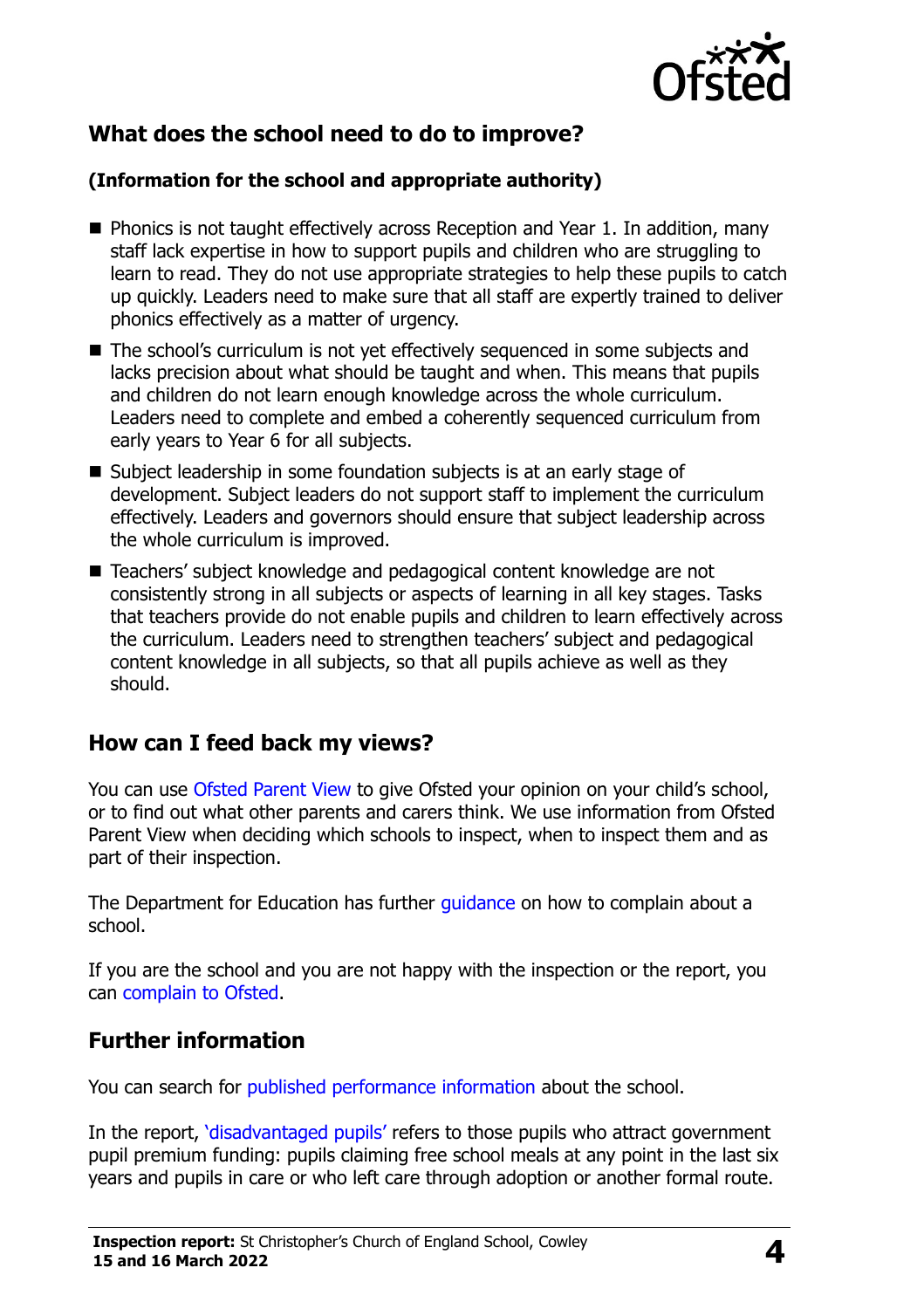

## **School details**

| Unique reference number             | 140556                                                               |  |
|-------------------------------------|----------------------------------------------------------------------|--|
| <b>Local authority</b>              | Oxfordshire                                                          |  |
| <b>Inspection number</b>            | 10211239                                                             |  |
| <b>Type of school</b>               | Primary                                                              |  |
| <b>School category</b>              | Academy sponsor-led                                                  |  |
| Age range of pupils                 | 5 to 11                                                              |  |
| <b>Gender of pupils</b>             | Mixed                                                                |  |
| Number of pupils on the school roll | 386                                                                  |  |
| <b>Appropriate authority</b>        | Board of trustees                                                    |  |
| <b>Chair of trust</b>               | Kathy Winrow                                                         |  |
| <b>Headteacher</b>                  | Katie Screaton                                                       |  |
| Website                             | www.st-christophers-pri.oxon.sch.uk                                  |  |
| Date of previous inspection         | 18 and 19 January 2017, under section 5<br>of the Education Act 2005 |  |

## **Information about this school**

- $\blacksquare$  This is an academy with a religious designation.
- The school's most recent section 48 statutory inspection of Anglican and Methodist schools took place in July 2015.
- $\blacksquare$  The school does not currently use any alternative provision.

## **Information about this inspection**

The inspectors carried out this inspection under section 5 of the Education Act 2005.

This was the first routine inspection the school had received since the COVID-19 pandemic began. Inspectors discussed the impact of the pandemic with leaders, and have taken that into account in their evaluation of the school.

**Inspectors met with the executive headteacher, the head of school, the deputy** chief executive officer and the school improvement adviser from the Oxford Diocesan Schools Trust, and three members of the governing body, including the chair of governors. The lead inspector also met with the chair of the board of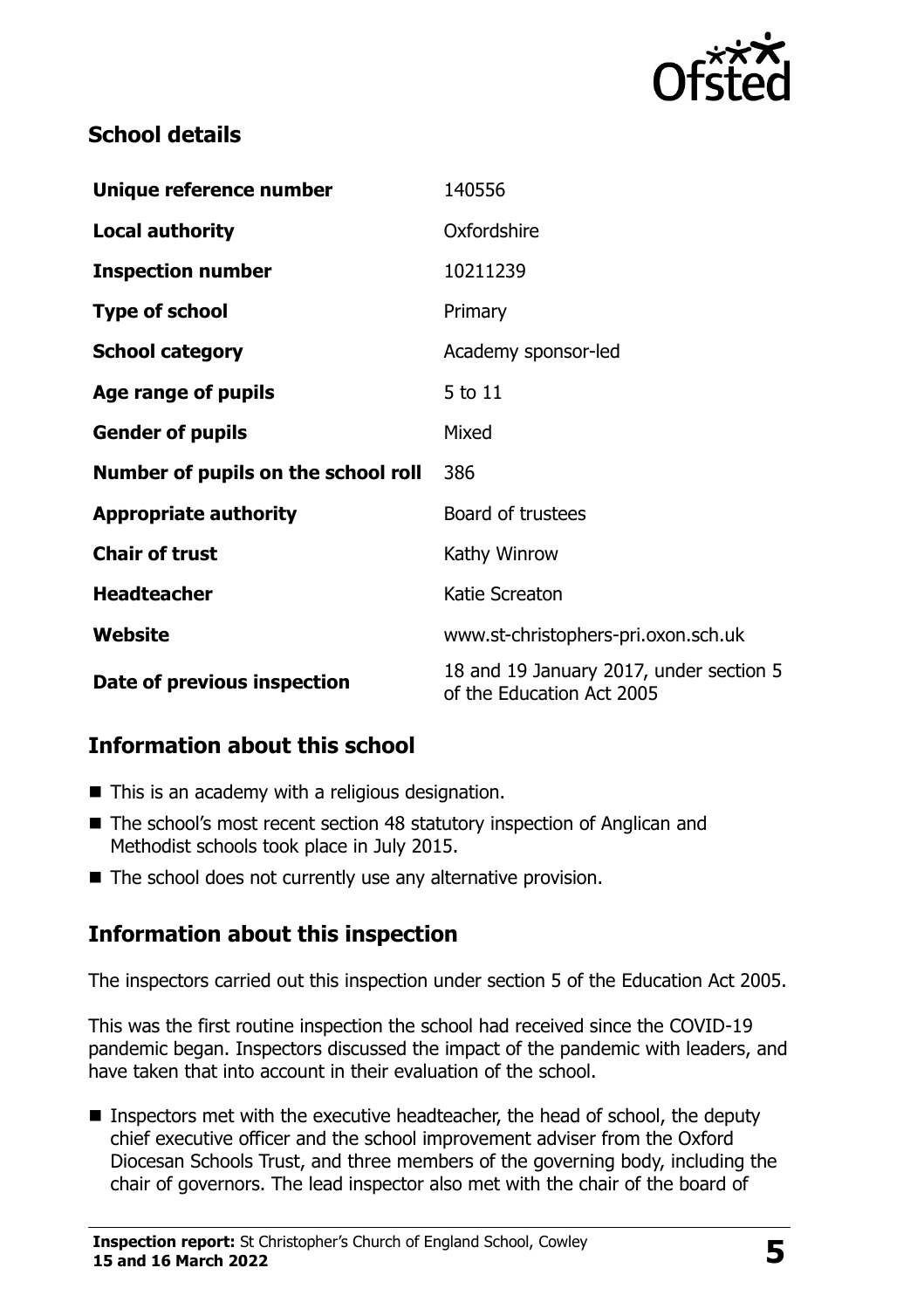

trustees and a representative from the Diocese of Oxford.

- Inspectors carried out deep dives in these subjects: early reading, mathematics, science, modern foreign languages and PE. For each deep dive, inspectors discussed the curriculum with subject leaders, visited a sample of lessons, spoke to teachers, spoke to some pupils about their learning and looked at samples of pupils' work.
- **Inspectors also looked at curriculum plans and spoke to subject leaders for other** subjects.
- $\blacksquare$  Inspectors reviewed the arrangements for safeguarding by scrutinising safeguarding records and interviewing staff, and through discussions with pupils.
- **Inspectors considered the views of parents and carers through their responses to** Ofsted Parent View. They gathered the views of pupils and staff through surveys, interviews and discussions conducted throughout the inspection.
- Inspectors reviewed a range of the school's documentation, including selfevaluation reports, minutes of governing body meetings and behaviour incident logs.

#### **Inspection team**

| Sue Keeling, lead inspector | Her Majesty's Inspector |
|-----------------------------|-------------------------|
| Alan Derry                  | Her Majesty's Inspector |
| Clare Wilkins               | Ofsted Inspector        |